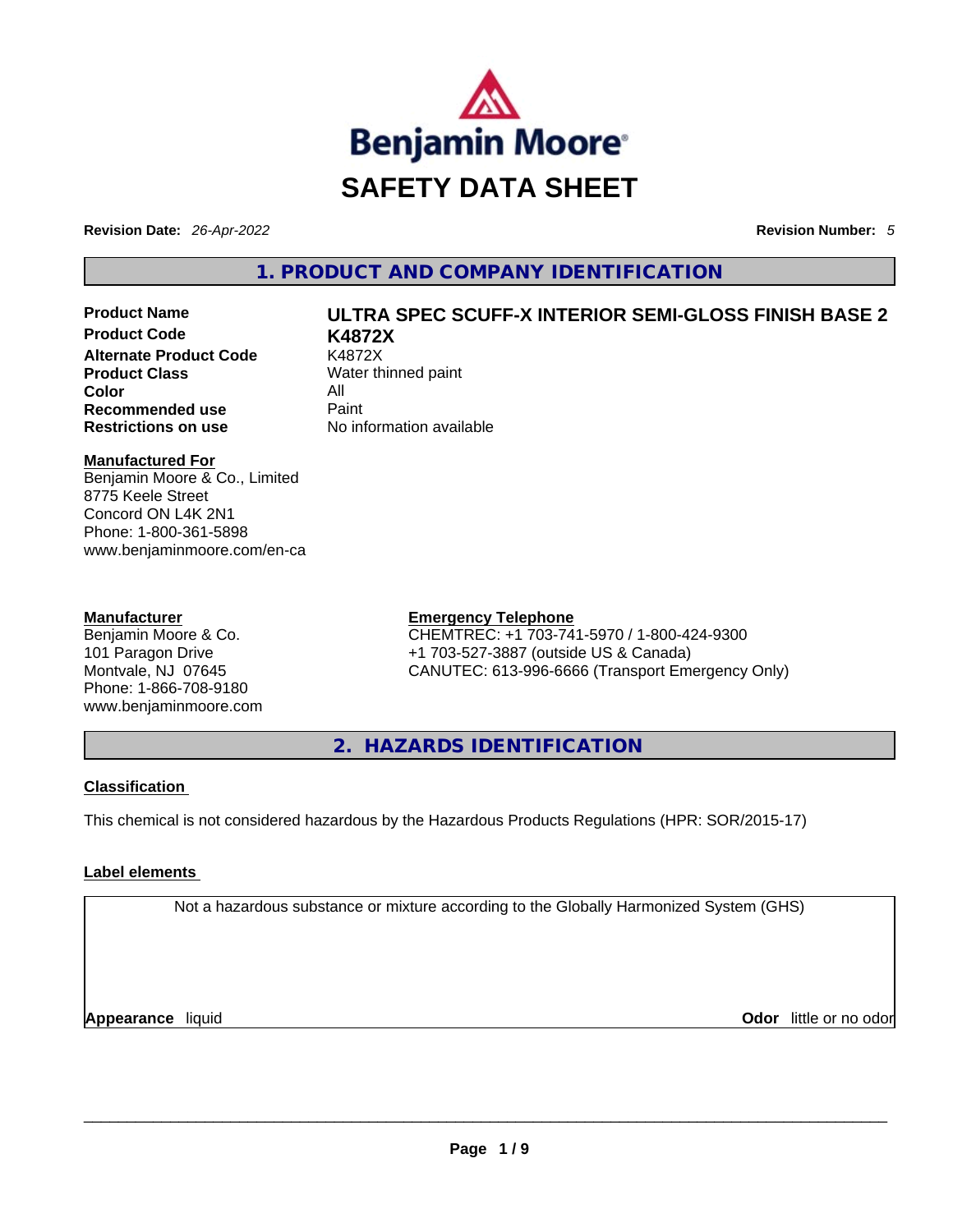#### **Other information**

No information available

 **WARNING:** This product contains isothiazolinone compounds at levels of <0.1%. These substances are biocides commonly found in most paints and a variety of personal care products as a preservative. Certain individuals may be sensitive or allergic to these substances, even at low levels.

# **3. COMPOSITION INFORMATION ON COMPONENTS**

| <b>Chemical name</b> | <b>CAS No.</b> | Weight-%  | Hazardous Material<br>registry number<br>(HMIRA registry $#$ ) | Date HMIRA filed and<br>Information Review Act date exemption granted<br>(if applicable) |
|----------------------|----------------|-----------|----------------------------------------------------------------|------------------------------------------------------------------------------------------|
| Titanium dioxide     | 13463-67-7     | 7 - 13%   |                                                                |                                                                                          |
| Kaolin               | 1332-58-7      | $5 - 10%$ |                                                                |                                                                                          |
| Silica amorphous     | 7631-86-9      | $-5%$     |                                                                |                                                                                          |

\*The exact percentage (concentration) of composition has been withheld as a trade secret

| <b>4. FIRST AID MEASURES</b>                          |                                                                                                                                              |  |  |  |
|-------------------------------------------------------|----------------------------------------------------------------------------------------------------------------------------------------------|--|--|--|
| <b>General Advice</b>                                 | No hazards which require special first aid measures.                                                                                         |  |  |  |
| <b>Eye Contact</b>                                    | Rinse thoroughly with plenty of water for at least 15<br>minutes and consult a physician.                                                    |  |  |  |
| <b>Skin Contact</b>                                   | Wash off immediately with soap and plenty of water while<br>removing all contaminated clothes and shoes.                                     |  |  |  |
| <b>Inhalation</b>                                     | Move to fresh air. If symptoms persist, call a physician.                                                                                    |  |  |  |
| Ingestion                                             | Clean mouth with water and afterwards drink plenty of<br>water. Consult a physician if necessary.                                            |  |  |  |
| <b>Most Important Symptoms/Effects</b>                | None known.                                                                                                                                  |  |  |  |
| <b>Notes To Physician</b>                             | Treat symptomatically.                                                                                                                       |  |  |  |
|                                                       | 5. FIRE-FIGHTING MEASURES                                                                                                                    |  |  |  |
| <b>Suitable Extinguishing Media</b>                   | Use extinguishing measures that are appropriate to local<br>circumstances and the surrounding environment.                                   |  |  |  |
| Protective equipment and precautions for firefighters | As in any fire, wear self-contained breathing apparatus<br>pressure-demand, MSHA/NIOSH (approved or equivalent)<br>and full protective gear. |  |  |  |
| <b>Specific Hazards Arising From The Chemical</b>     | Closed containers may rupture if exposed to fire or<br>extreme heat.                                                                         |  |  |  |
|                                                       |                                                                                                                                              |  |  |  |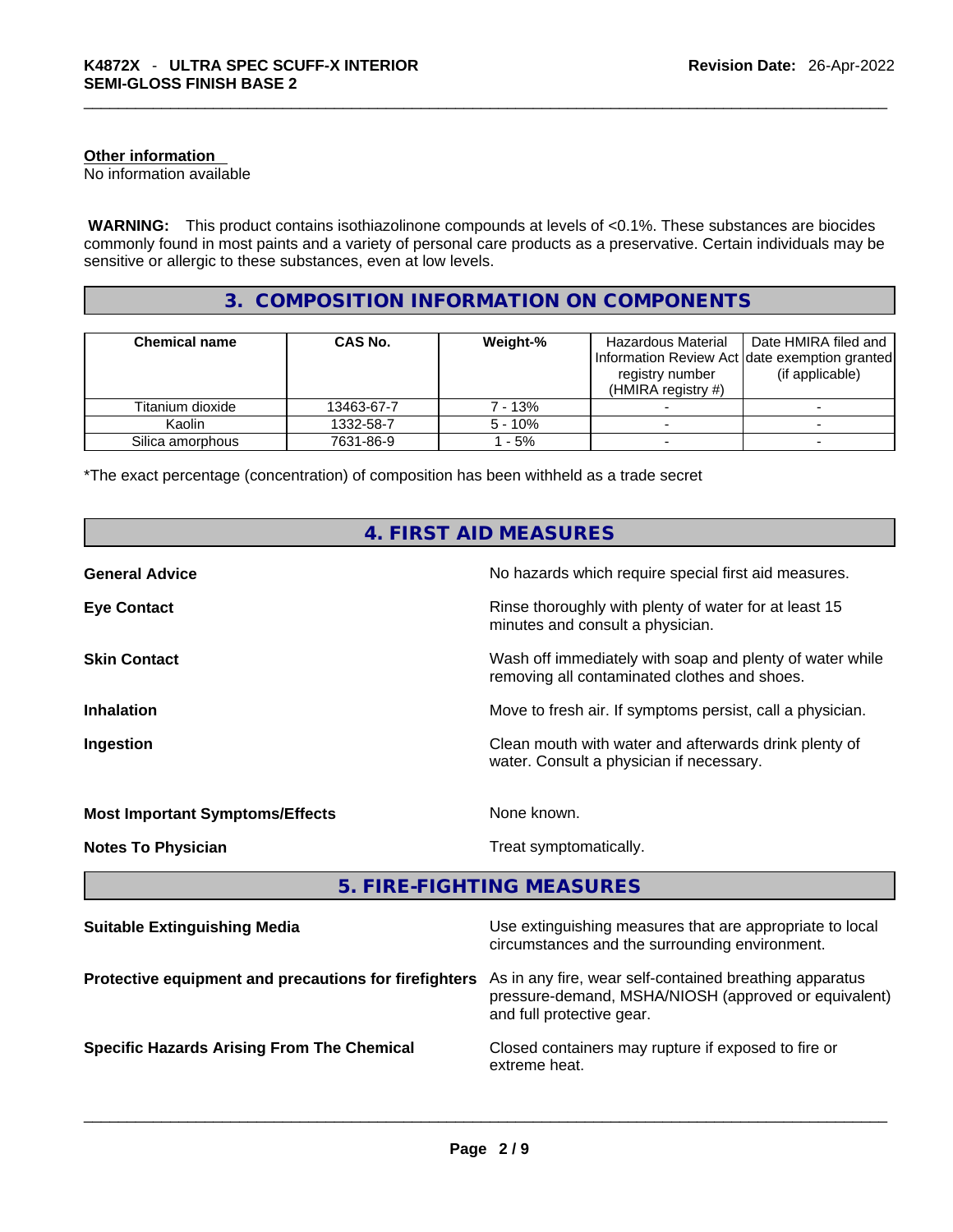| <b>Sensitivity to mechanical impact</b>                                                            | No.                                                |                                |
|----------------------------------------------------------------------------------------------------|----------------------------------------------------|--------------------------------|
| Sensitivity to static discharge                                                                    | No.                                                |                                |
| <b>Flash Point Data</b><br>Flash point (°F)<br>Flash Point (°C)<br><b>Method</b>                   | Not applicable<br>Not applicable<br>Not applicable |                                |
| <b>Flammability Limits In Air</b><br>Lower flammability limit:<br><b>Upper flammability limit:</b> | Not applicable<br>Not applicable                   |                                |
| <b>NFPA</b><br>Health: 1                                                                           | <b>Flammability: 0</b><br><b>Instability: 0</b>    | <b>Special:</b> Not Applicable |

# **NFPA Legend**

- 0 Not Hazardous
- 1 Slightly
- 2 Moderate
- 3 High
- 4 Severe

*The ratings assigned are only suggested ratings, the contractor/employer has ultimate responsibilities for NFPA ratings where this system is used.* 

*Additional information regarding the NFPA rating system is available from the National Fire Protection Agency (NFPA) at www.nfpa.org.* 

# **6. ACCIDENTAL RELEASE MEASURES**

| Avoid contact with skin, eyes and clothing. Ensure<br>adequate ventilation.                          |  |
|------------------------------------------------------------------------------------------------------|--|
| Prevent further leakage or spillage if safe to do so.                                                |  |
| See Section 12 for additional Ecological Information.                                                |  |
| Soak up with inert absorbent material. Sweep up and<br>shovel into suitable containers for disposal. |  |
|                                                                                                      |  |

# **7. HANDLING AND STORAGE**

| <b>Handling</b>               | Avoid contact with skin, eyes and clothing. Avoid breathing<br>vapors, spray mists or sanding dust. In case of insufficient<br>ventilation, wear suitable respiratory equipment.<br>Keep container tightly closed. Keep out of the reach of<br>children. |  |
|-------------------------------|----------------------------------------------------------------------------------------------------------------------------------------------------------------------------------------------------------------------------------------------------------|--|
| <b>Storage</b>                |                                                                                                                                                                                                                                                          |  |
| <b>Incompatible Materials</b> | No information available                                                                                                                                                                                                                                 |  |
|                               | 8. EXPOSURE CONTROLS/PERSONAL PROTECTION                                                                                                                                                                                                                 |  |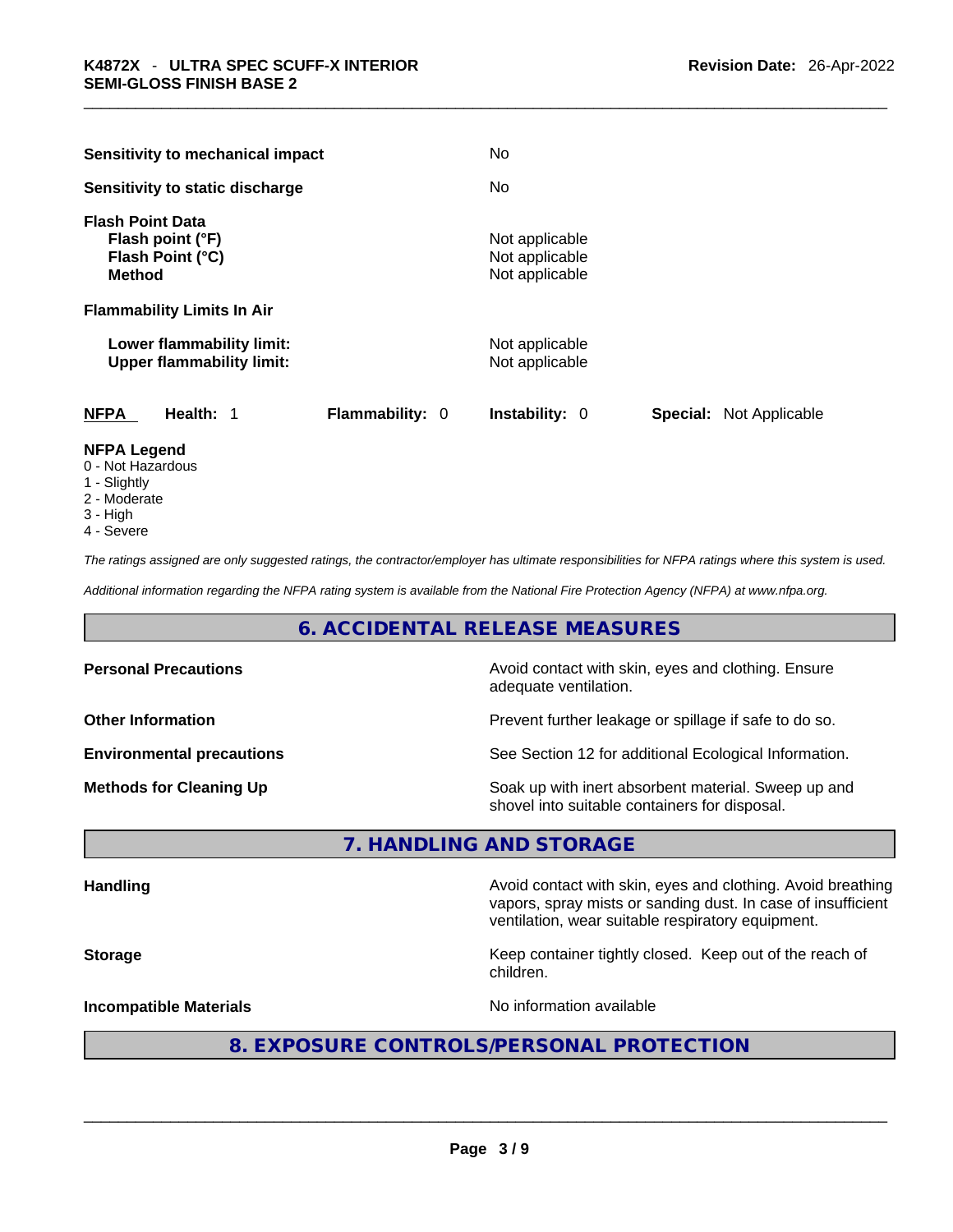### **Exposure Limits**

| <b>Chemical name</b> | <b>ACGIH TLV</b>                                                                                                                              | <b>Alberta</b>           | <b>British Columbia</b>                        | <b>Ontario</b>           | Quebec                      |
|----------------------|-----------------------------------------------------------------------------------------------------------------------------------------------|--------------------------|------------------------------------------------|--------------------------|-----------------------------|
| Titanium dioxide     | TWA: $10 \text{ mg/m}^3$                                                                                                                      | 10 mg/m $3$ - TWA        | 10 mg/m $3$ - TWA<br>3 mg/m <sup>3</sup> - TWA | 10 mg/m $3$ - TWA        | 10 mg/m $3$ - TWAEV         |
| Kaolin               | TWA: $2 \text{ mg/m}^3$<br>particulate matter<br>containing no<br>asbestos and <1%<br>crystalline silica,<br>respirable particulate<br>matter | $2 \text{ mg/m}^3$ - TWA | $2 \text{mq/m}^3$ - TWA                        | $2 \text{ mg/m}^3$ - TWA | 5 mg/m <sup>3</sup> - TWAEV |

#### **Legend**

ACGIH - American Conference of Governmental Industrial Hygienists Alberta - Alberta Occupational Exposure Limits British Columbia - British Columbia Occupational Exposure Limits Ontario - Ontario Occupational Exposure Limits Quebec - Quebec Occupational Exposure Limits N/E - Not established

#### **Engineering Measures Ensure** Ensure adequate ventilation, especially in confined areas.

#### **Personal Protective Equipment**

**Eye/Face Protection Safety glasses with side-shields.** Safety glasses with side-shields.

**Skin Protection Protection Protective gloves and impervious clothing. Respiratory Protection In case of insufficient ventilation wear suitable respiratory** equipment.

**Hygiene Measures Avoid contact with skin, eyes and clothing. Remove and Avoid contact with skin, eyes and clothing. Remove and Avoid contact with skin, eyes and clothing. Remove and** wash contaminated clothing before re-use. Wash thoroughly after handling.

# **9. PHYSICAL AND CHEMICAL PROPERTIES**

**Appearance** liquid **Odor Odor Odor Odor Odor Odor** *little or no odor little or no odor* **Odor Threshold No information available No information available Density (lbs/gal)** 9.85 - 9.95 **Specific Gravity** 1.18 - 1.20 **pH bH** *pH* **Viscosity (cps) Viscosity (cps) No information available Solubility(ies)** No information available **Water solubility No information available No information available Evaporation Rate No information available No information available Vapor pressure No information available No information available Vapor density No information available No** information available **Wt. % Solids** 40 - 50<br> **Vol. % Solids** 30 - 40 **Vol. % Solids Wt. % Volatiles** 50 - 60 **Vol. % Volatiles** 60 - 70 **VOC Regulatory Limit (g/L)** < 50 **Boiling Point (°F)** 212 **Boiling Point (°C)** 100 **Freezing point (°F)** 32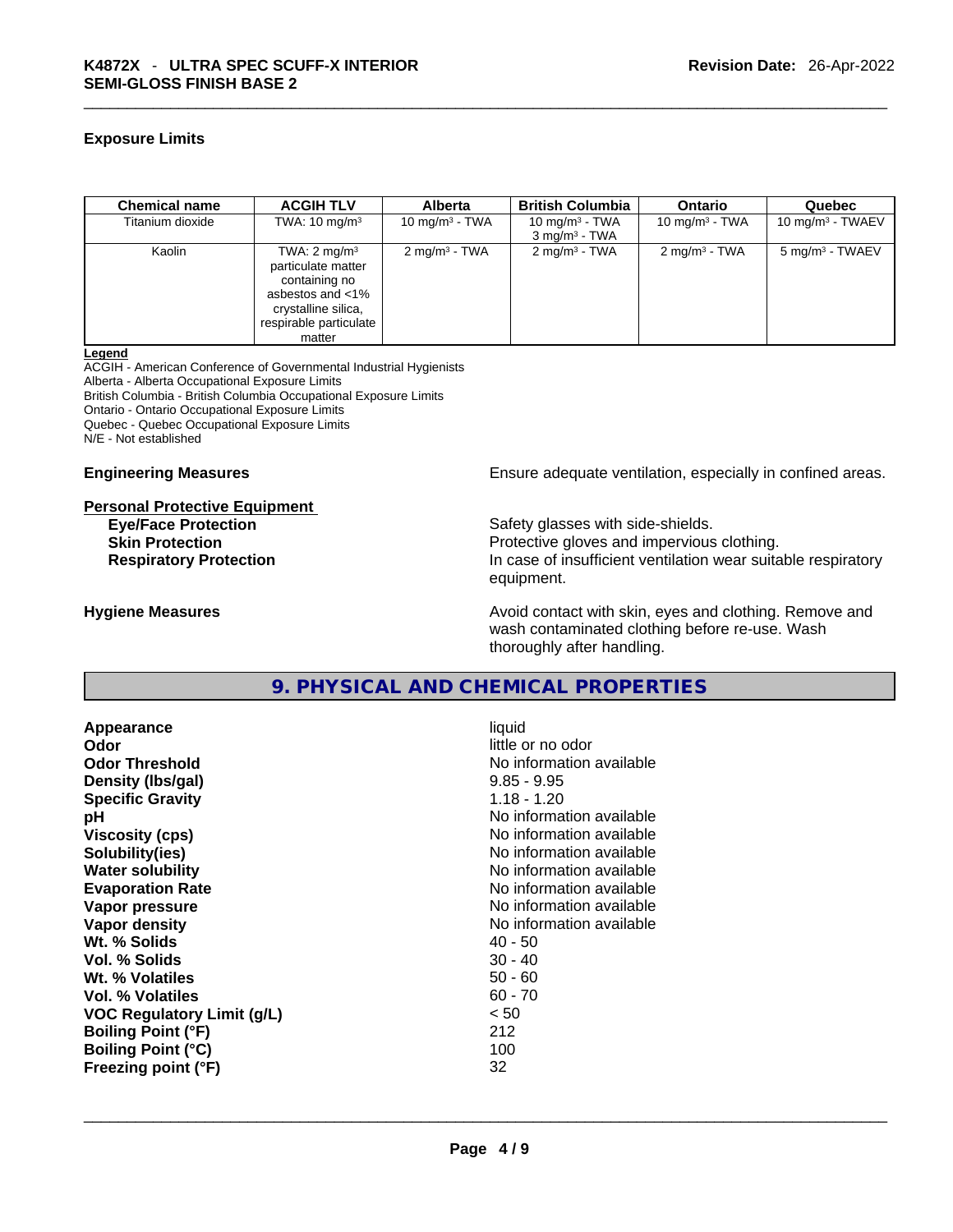**Freezing Point (°C)** 0 **Flash point (°F)**<br> **Flash Point (°C)**<br> **Flash Point (°C)**<br> **C Flash Point (°C) Method** Not applicable **Flammability (solid, gas)**<br> **Commability limit:**<br>
Upper flammability limit:<br>
Not applicable **Upper flammability limit:**<br> **Lower flammability limit:** Not applicable Not applicable **Lower flammability limit: Autoignition Temperature (°F)**<br> **Autoignition Temperature (°C)** No information available **Autoignition Temperature (°C) Decomposition Temperature (°F)** No information available **Decomposition Temperature (°C)**<br> **Partition coefficient**<br> **Partition coefficient**<br> **No** information available

**No information available** 

# **10. STABILITY AND REACTIVITY**

**Reactivity Not Applicable Not Applicable Chemical Stability** Stable under normal conditions. **Conditions to avoid Prevent from freezing. Incompatible Materials No materials** No materials to be especially mentioned. **Hazardous Decomposition Products** None under normal use. **Possibility of hazardous reactions** None under normal conditions of use.

# **11. TOXICOLOGICAL INFORMATION**

**Product Information Information on likely routes of exposure**

**Principal Routes of Exposure Exposure** Eye contact, skin contact and inhalation.

**Acute Toxicity** 

**No information available** 

**Symptoms related to the physical,chemical and toxicological characteristics**

**Symptoms Symptoms No information available** 

**Delayed and immediate effects as well as chronic effects from short and long-term exposure**

**Eye contact <b>Execution** Skin contact **Execution** Skin contact **Skin contact Skin contact Substance** may cause slight irritation Substance may cause slight skin irritation. Prolonged or repeated contact may dry skin and cause irritation. **Inhalation Inhalation Inhalation May cause irritation of respiratory tract. Ingestion Ingestion Index is a structure of the line of the line of the line of the line of the line of the line of the line of the line of the line of the line of the line of the line of the line of the line of the l** vomiting and diarrhea. **Sensitization No information available. No information available. Neurological Effects** No information available. \_\_\_\_\_\_\_\_\_\_\_\_\_\_\_\_\_\_\_\_\_\_\_\_\_\_\_\_\_\_\_\_\_\_\_\_\_\_\_\_\_\_\_\_\_\_\_\_\_\_\_\_\_\_\_\_\_\_\_\_\_\_\_\_\_\_\_\_\_\_\_\_\_\_\_\_\_\_\_\_\_\_\_\_\_\_\_\_\_\_\_\_\_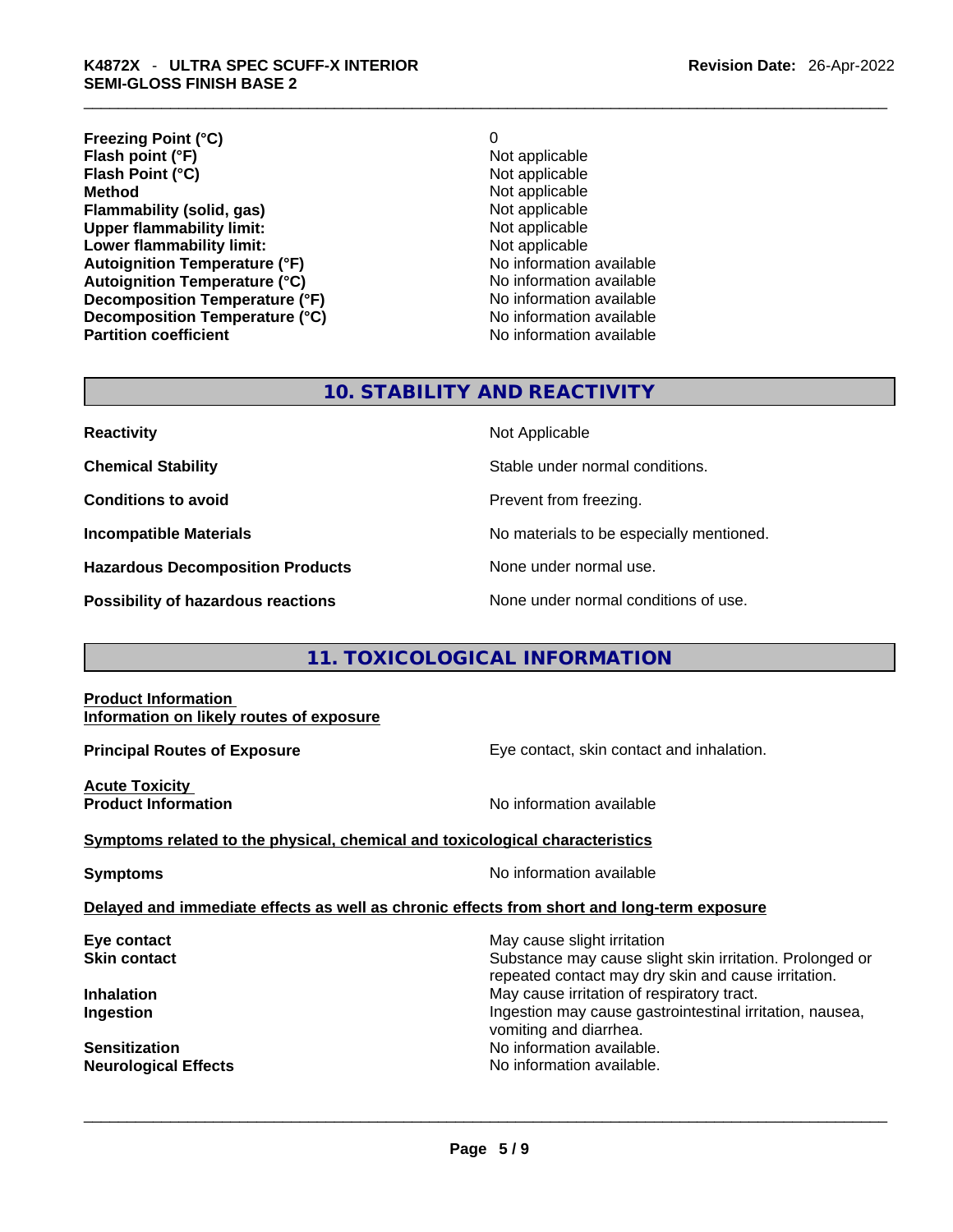| <b>Mutagenic Effects</b>        | No information available. |
|---------------------------------|---------------------------|
| <b>Reproductive Effects</b>     | No information available. |
| <b>Developmental Effects</b>    | No information available. |
| <b>Target organ effects</b>     | No information available. |
| <b>STOT - single exposure</b>   | No information available. |
| <b>STOT - repeated exposure</b> | No information available. |
| Other adverse effects           | No information available. |
| <b>Aspiration Hazard</b>        | No information available. |
|                                 |                           |

#### **Numerical measures of toxicity**

#### **The following values are calculated based on chapter 3.1 of the GHS document**

| <b>ATEmix (oral)</b>                 | 77094 mg/kg |
|--------------------------------------|-------------|
| <b>ATEmix (inhalation-dust/mist)</b> | 365 mg/L    |

#### **Component Information**

| Chemical name    | Oral LD50             | Dermal LD50             | Inhalation LC50 |
|------------------|-----------------------|-------------------------|-----------------|
| Titanium dioxide | $>$ 10000 mg/kg (Rat) |                         | -               |
| 13463-67-7       |                       |                         |                 |
| Kaolin           | $>$ 5000 mg/kg (Rat)  | $>$ 5000 mg/kg (Rat)    |                 |
| 1332-58-7        |                       |                         |                 |
| Silica amorphous | $= 7900$ mg/kg (Rat)  | $>$ 2000 mg/kg (Rabbit) |                 |
| 7631-86-9        |                       |                         |                 |

#### **Chronic Toxicity**

#### **Carcinogenicity**

*The information below indicates whether each agency has listed any ingredient as a carcinogen:.* 

| <b>Chemical name</b>          | <b>IARC</b>                       | <b>NTP</b> |
|-------------------------------|-----------------------------------|------------|
|                               | 2B<br>- Possible Human Carcinogen |            |
| <sup>I</sup> Titanium dioxide |                                   |            |

• Although IARC has classified titanium dioxide as possibly carcinogenic to humans (2B), their summary concludes: "No significant exposure to titanium dioxide is thought to occur during the use of products in which titanium dioxide is bound to other materials, such as paint."

#### **Legend**

IARC - International Agency for Research on Cancer NTP - National Toxicity Program OSHA - Occupational Safety & Health Administration

**12. ECOLOGICAL INFORMATION** 

#### **Ecotoxicity Effects**

The environmental impact of this product has not been fully investigated.

#### **Product Information**

# **Acute Toxicity to Fish**

No information available \_\_\_\_\_\_\_\_\_\_\_\_\_\_\_\_\_\_\_\_\_\_\_\_\_\_\_\_\_\_\_\_\_\_\_\_\_\_\_\_\_\_\_\_\_\_\_\_\_\_\_\_\_\_\_\_\_\_\_\_\_\_\_\_\_\_\_\_\_\_\_\_\_\_\_\_\_\_\_\_\_\_\_\_\_\_\_\_\_\_\_\_\_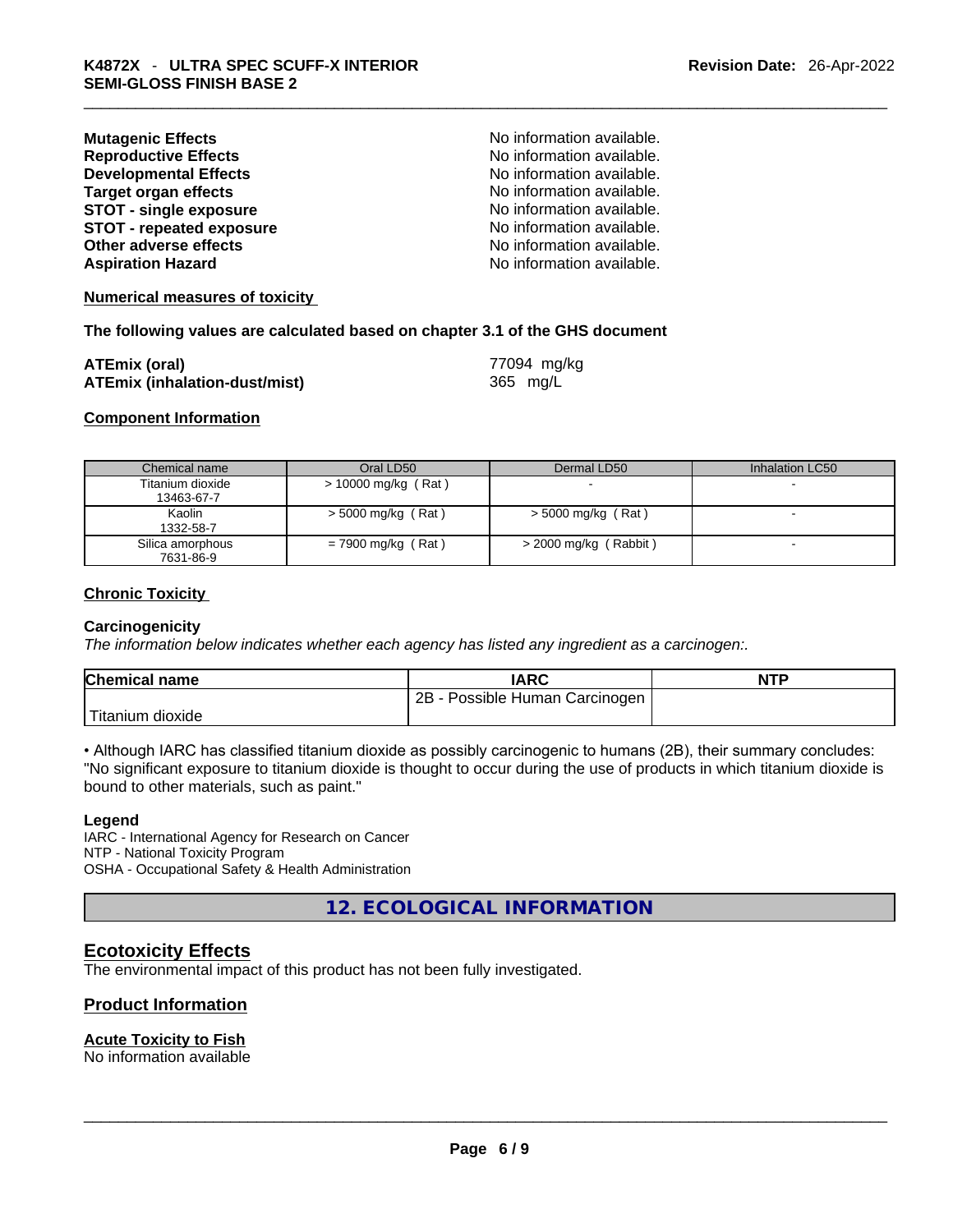# **Acute Toxicity to Aquatic Invertebrates**

No information available

#### **Acute Toxicity to Aquatic Plants**

No information available

#### **Persistence / Degradability**

No information available.

#### **Bioaccumulation**

There is no data for this product.

#### **Mobility in Environmental Media**

No information available.

### **Ozone**

No information available

#### **Component Information**

#### **Acute Toxicity to Fish**

Titanium dioxide  $LC50:$  > 1000 mg/L (Fathead Minnow - 96 hr.)

# **Acute Toxicity to Aquatic Invertebrates**

No information available

#### **Acute Toxicity to Aquatic Plants**

No information available

**13. DISPOSAL CONSIDERATIONS** 

**Waste Disposal Method** Dispose of in accordance with federal, state, provincial, and local regulations. Local requirements may vary, consult your sanitation department or state-designated environmental protection agency for more disposal options.

# **14. TRANSPORT INFORMATION**

**TDG** Not regulated

**ICAO / IATA** Not regulated \_\_\_\_\_\_\_\_\_\_\_\_\_\_\_\_\_\_\_\_\_\_\_\_\_\_\_\_\_\_\_\_\_\_\_\_\_\_\_\_\_\_\_\_\_\_\_\_\_\_\_\_\_\_\_\_\_\_\_\_\_\_\_\_\_\_\_\_\_\_\_\_\_\_\_\_\_\_\_\_\_\_\_\_\_\_\_\_\_\_\_\_\_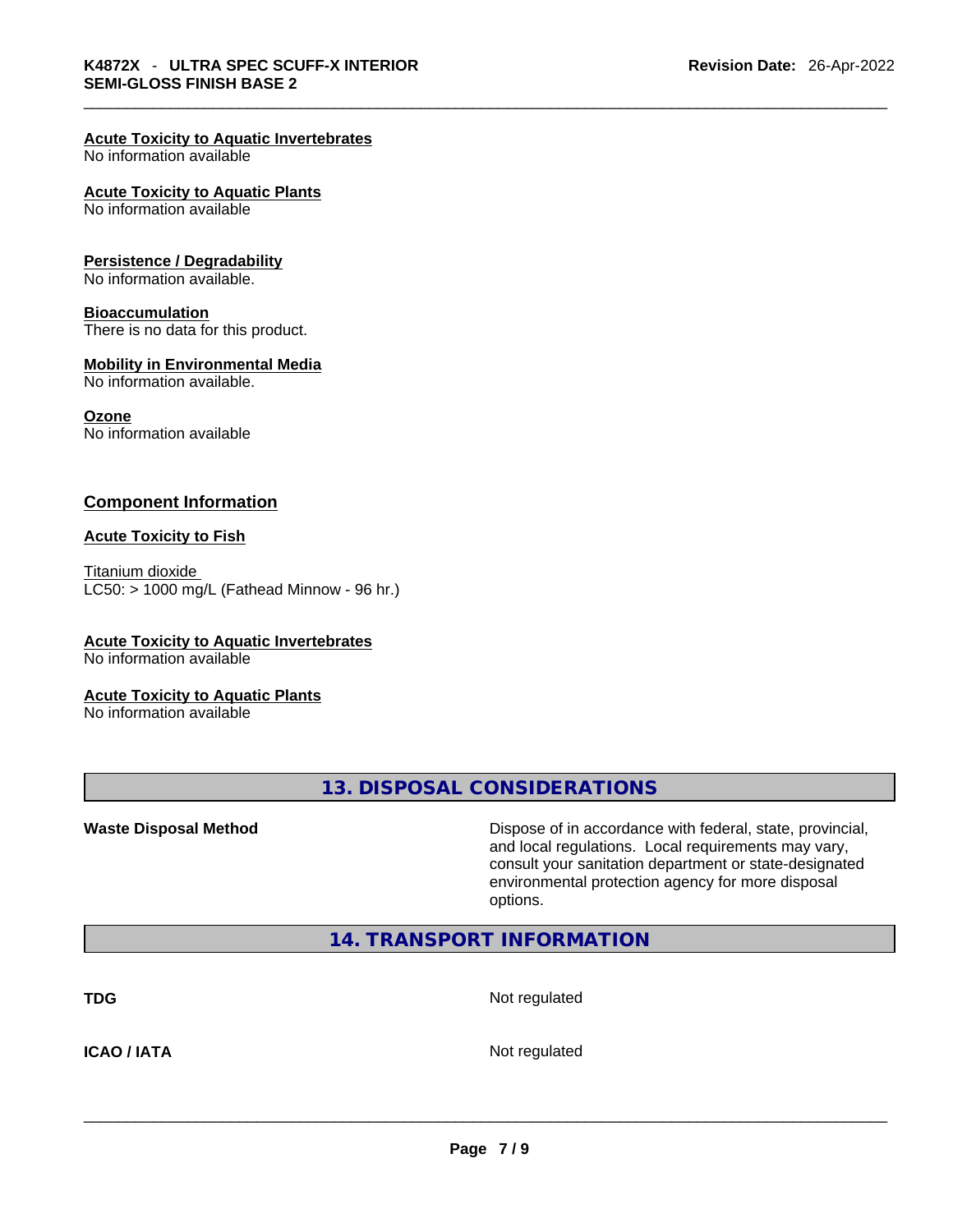**IMDG / IMO** Not regulated

# **15. REGULATORY INFORMATION**

# **International Inventories**

| <b>TSCA: United States</b> | Yes - All components are listed or exempt. |
|----------------------------|--------------------------------------------|
| <b>DSL: Canada</b>         | Yes - All components are listed or exempt. |

# **National Pollutant Release Inventory (NPRI)**

#### **NPRI Parts 1- 4**

This product contains the following Parts 1-4 NPRI chemicals:

*None*

#### **NPRI Part 5**

This product contains the following NPRI Part 5 Chemicals:

*None*

#### **WHMIS Regulatory Status**

This product has been classified in accordance with the hazard criteria of the Hazardous Products Regulations (HPR) and the SDS contains all the information required by the HPR.

| <b>16. OTHER INFORMATION</b>                                                                                                                                                                                                |  |  |  |  |
|-----------------------------------------------------------------------------------------------------------------------------------------------------------------------------------------------------------------------------|--|--|--|--|
| HMIS -<br><b>Flammability: 0</b><br><b>Reactivity: 0</b><br>Health: 1<br>$PPE: -$                                                                                                                                           |  |  |  |  |
| <b>HMIS Legend</b><br>0 - Minimal Hazard<br>1 - Slight Hazard<br>2 - Moderate Hazard<br>3 - Serious Hazard<br>4 - Severe Hazard<br>* - Chronic Hazard                                                                       |  |  |  |  |
| X - Consult your supervisor or S.O.P. for "Special" handling instructions.<br>Note: The PPF rating has intentionally been left blank. Choose appropriate PPF that will protect employees from the hazards the material will |  |  |  |  |

Note: The PPE rating has intentionally been left blank. Choose appropriate PPE that will protect employees from the hazards the material will *present under the actual normal conditions of use.* 

*Caution: HMISÒ ratings are based on a 0-4 rating scale, with 0 representing minimal hazards or risks, and 4 representing significant hazards or risks. Although HMISÒ ratings are not required on MSDSs under 29 CFR 1910.1200, the preparer, has chosen to provide them. HMISÒ ratings are to be used only in conjunction with a fully implemented HMISÒ program by workers who have received appropriate HMISÒ training. HMISÒ is a registered trade and service mark of the NPCA. HMISÒ materials may be purchased exclusively from J. J. Keller (800) 327-6868.* 

 **WARNING!** If you scrape, sand, or remove old paint, you may release lead dust. LEAD IS TOXIC. EXPOSURE TO LEAD DUST CAN CAUSE SERIOUS ILLNESS, SUCH AS BRAIN DAMAGE, ESPECIALLY IN CHILDREN. PREGNANT WOMEN SHOULD ALSO AVOID EXPOSURE.Wear a NIOSH approved respirator to control lead